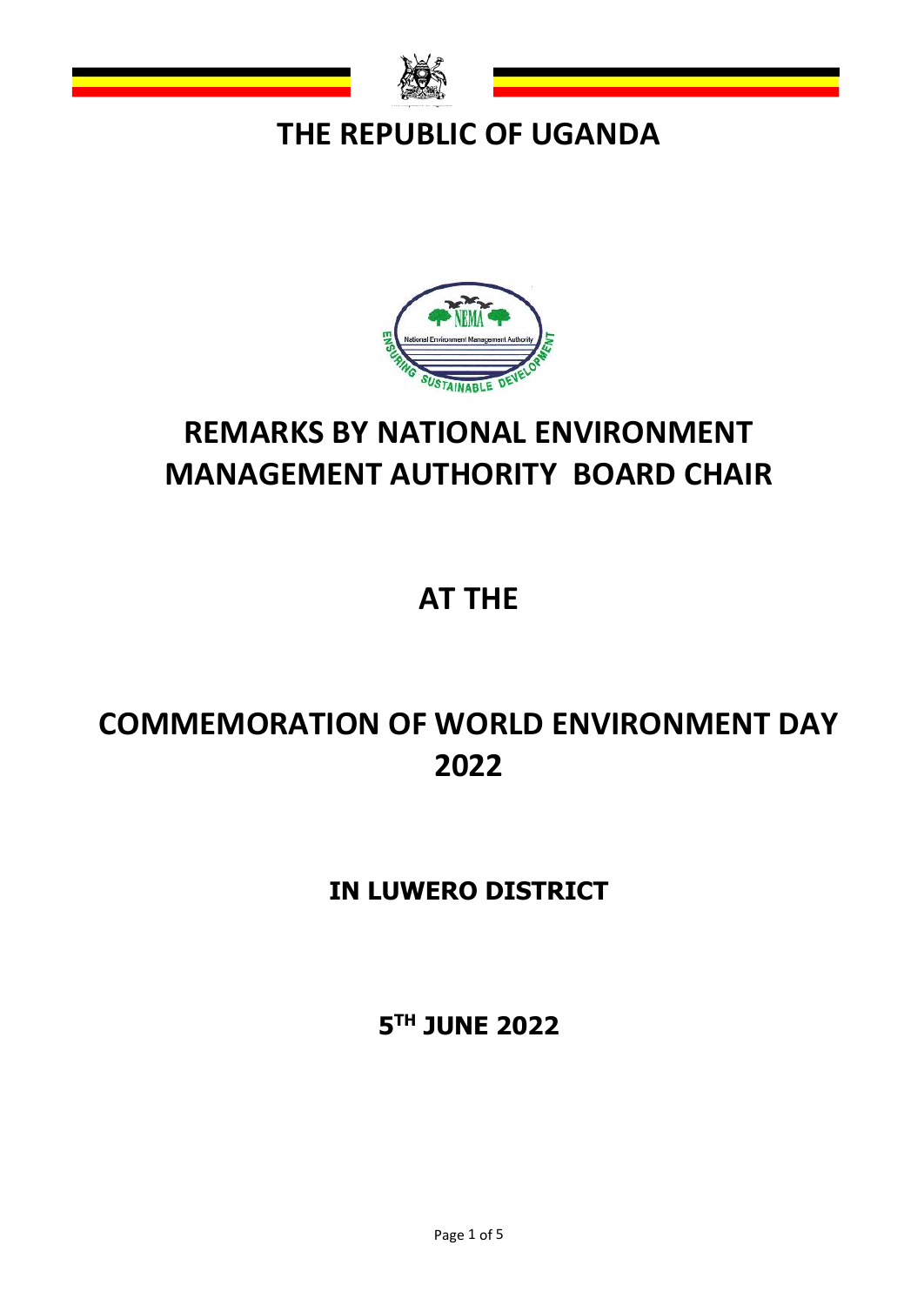

**Hon. Ministers present, Hon. Members of Parliament present, Members of the NEMA Board, The Executive Director NEMA, Development Partners, District Leaders, Religious Leaders, Cultural and Community Leaders, Distinguished Guests,**

**Ladies and Gentlemen.**

Allow me, to first thank God for today, and to thank Him for creation and entrusting us with the duty of protecting this wonderful environment we have here in Uganda.

It is my pleasure to be with you as the Chair of the National Environment Management Authority (NEMA) Board on this World Environment Day (WED) celebrations.

This year 2022, World Environment Day is being celebrated under the global theme: **'Only one Earth'** and the national theme is **'Our Earth, Conserve for Life'. Only One Earth** reminds us thatthere is no other**. The earth** has all things that God created and blessed us so that we could use them and control them for our livelihood and wellbeing.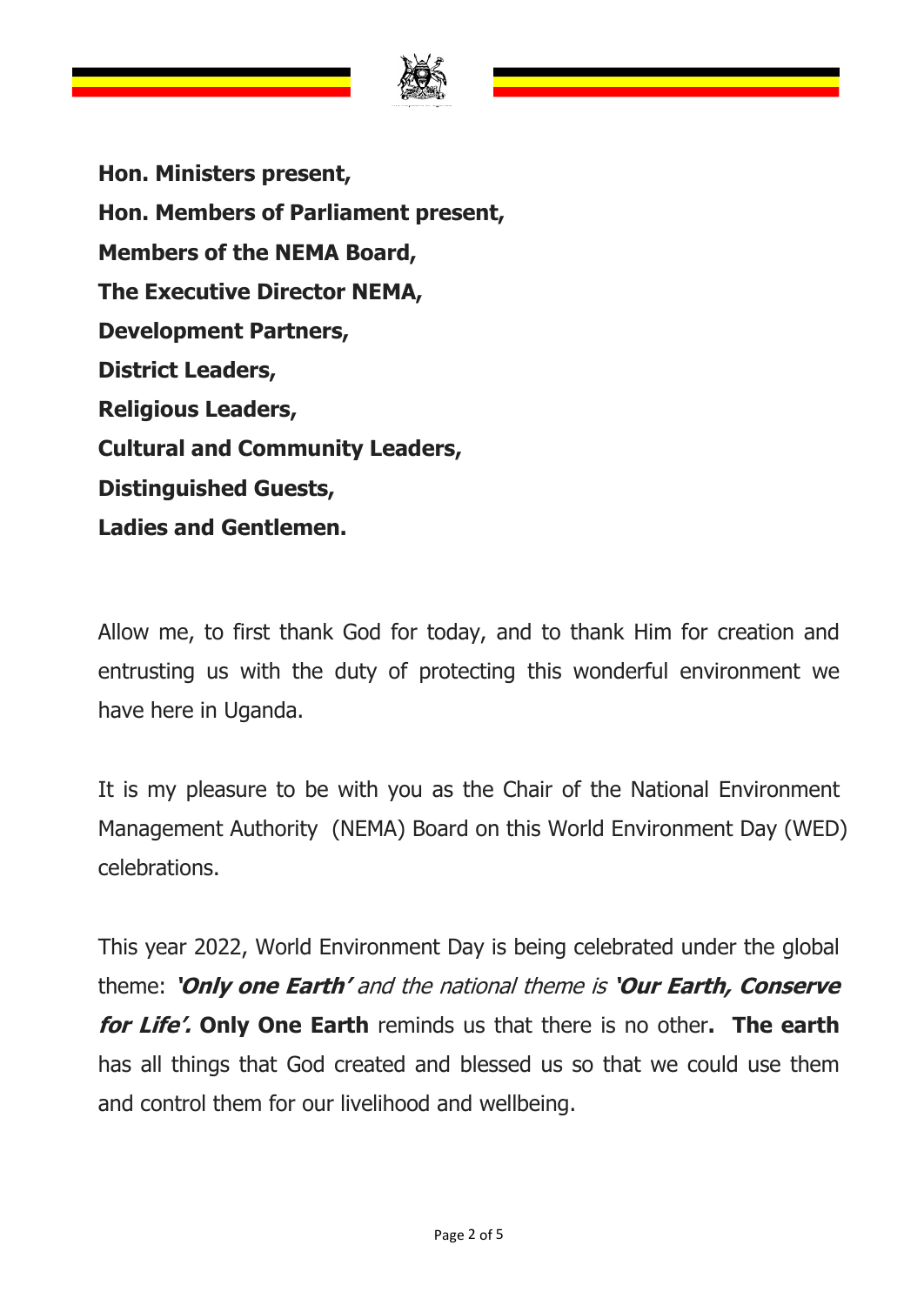

These things of the earth include the living and non-living things found in the environment, such as soils, water, plants, animals, and the air we breathe, among others. We are for example able to grow crops, keep livestock, get fuel/energy, obtain building materials, medicine, fibres, honey and handicraft materials from the environment. The quality and quantity of water, air quality and soils are regulated and supported by the natural systems we find on earth. So, these illustrate that the services provided by nature on earth make human life possible and worth living.

Our earth implies a sense of ownership, and because of this, we need to keep it well so that it can give us our needs and also provides for generations to come.

Uganda's economy is natural resource based. The natural resources play a significant part in our livelihood, wellbeing and socioeconomic development. It must therefore be emphasised that these supporting systems of natural services of the earth, comprising non-living and living (biodiversity) elements, should be conserved. We have only one Earth, the planet we live in, that is the source of all these vital services.

However, we have used the natural resources recklessly. We seem to no longer appreciate or value what mother earth has given us. The result is environmental degradation impacting wetlands, forests, lakes, rivers and land.

The water stress, loss of soil fertility and food insecurity that is being experienced in some parts of the country are evidence of the changing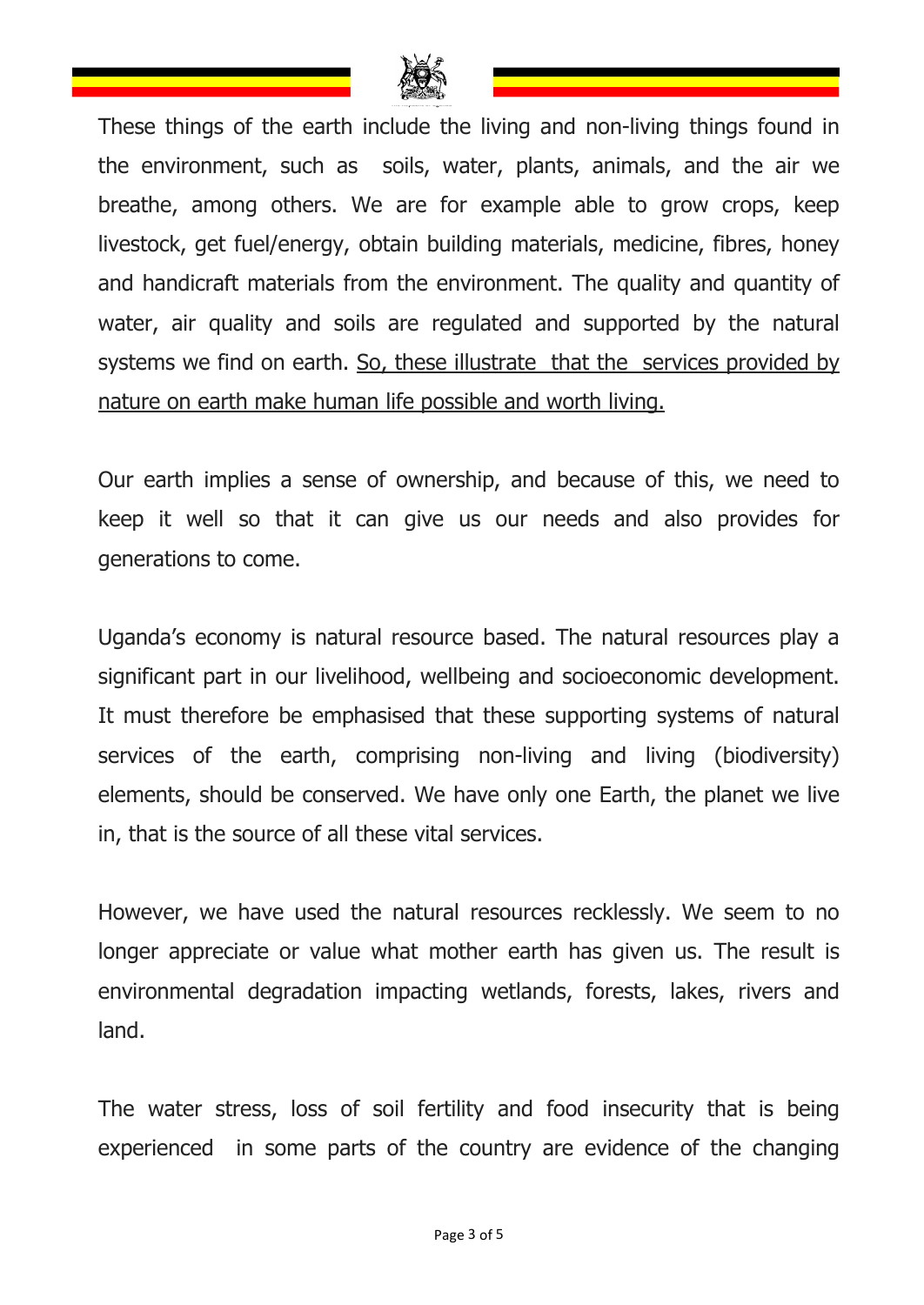

environment that we are living in. This has partly been attributed to mismanagement of the environment by humans.

The communities who exclusively depend on natural resources for survival are among the first to suffer when the earth is threatened, whether by over-exploitation, climate change or pollution.

From the local to global level water insecurity, energy insecurity and food insecurity have caused unbearable human sufferings. These phenomena are mostly linked environmental degradation and climate change that have elements of human induced undesirable changes on the planet earth.

This year WED theme, therefore, gives the NEMA a huge task to accomplish in the implementation of its mandate and functions. This requires a fully committed and equipped staff to deliver timely interventions.

The Board is assuring you of its commitment to steer the NEMA for effective and efficient delivery of its mandate and functions.

I wish to applaud all the district leaders, political leaders, development partners, cultural leaders, community leaders, NGOs, CBOs and other stakeholders who in their different capacities have worked with NEMA and the entire environment sector for sustainable use of natural resources and the environment. This has enhanced environment management in various ways that supports sustainability.

I would like to re-echo the words of the Hon. Minister for Water and Environment that the earth is a central resource to our welfare, needs and